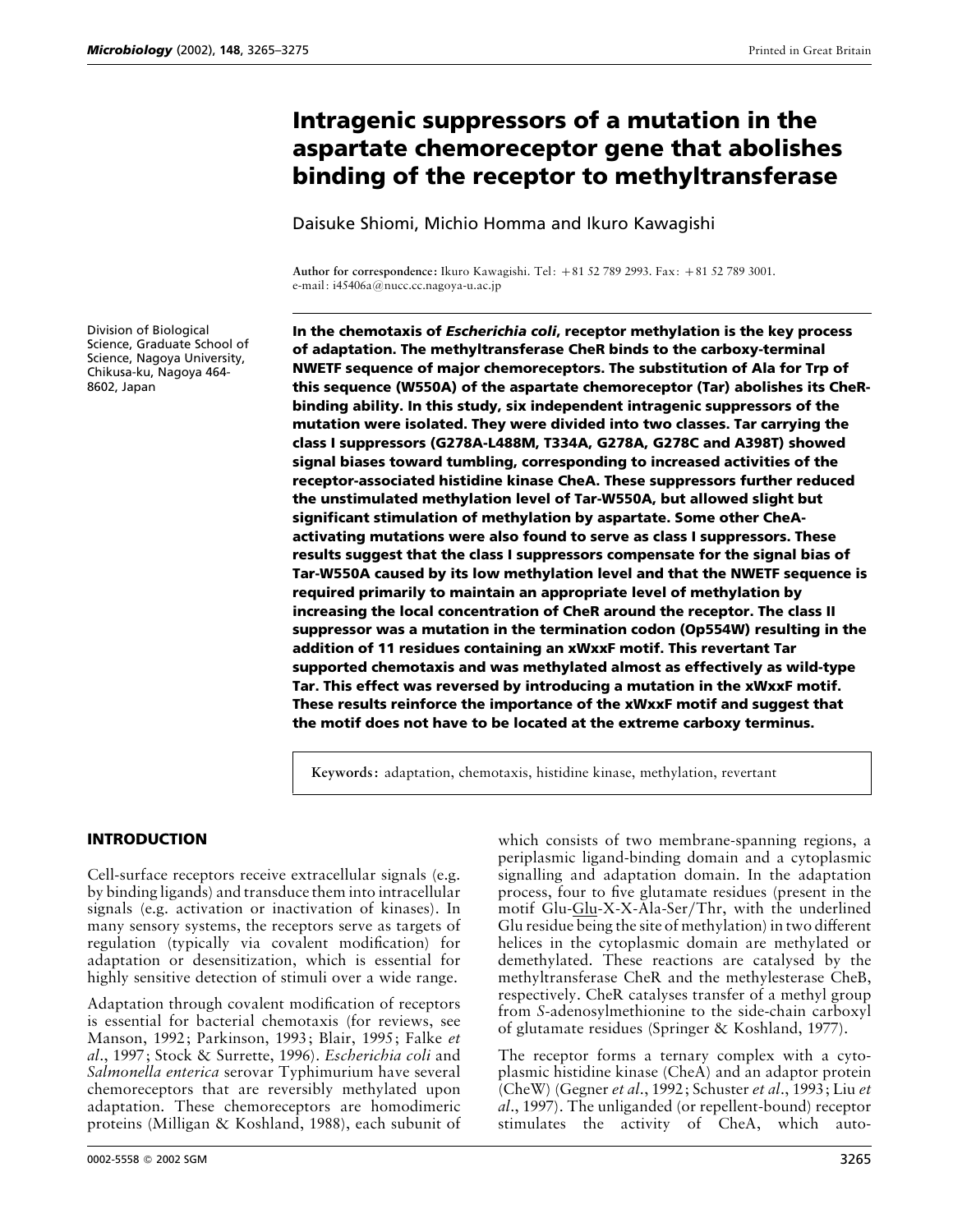phosphorylates itself and then transfers the phosphate group to the response regulators CheY and CheB (Hess *et al*., 1988; Stock *et al*., 1988; Wylie *et al*., 1988). Phospho-CheY binds to FliM, which is a component of the flagellar motor, and induces the clockwise rotation of the motor, which causes tumbling (Barak & Eisenbach, 1992; Welch *et al*., 1993). Dephosphorylation of phospho-CheY is facilitated by CheZ. Phospho-CheB catalyses demethylation of the receptor (Anand *et al*., 1998; Lupas & Stock, 1989). When attractant binds to a chemoreceptor, it inhibits the activity of CheA (Borkovich *et al*., 1989). Consequently, the concentration of phospho-CheY decreases and the flagella rotate counterclockwise, which results in smooth swimming (Barak & Eisenbach, 1992; Welch *et al*., 1993). The inhibition of the CheA kinase also decreases the concentration of phospho-CheB, the active form of the methylesterase, which reduces demethylation activity and hence increases methylation of the receptors. Methylation of a chemoreceptor stimulates CheA to counteract the inhibitory effect of the attractant (Borkovich *et al*., 1989).

The structure of the cytoplasmic domain of *Salmonella* Tar and its relation to kinase regulation were thoroughly studied by cysteine and disulfide scanning (Bass & Falke, 1998, 1999; Bulter & Falke, 1998; Danielson *et al*., 1997). Recently, the three-dimensional structure of a cytoplasmic fragment of *E*. *coli* Tsr that can activate the CheA kinase was determined (Kim *et al*., 1999). The cytoplasmic fragment (residues 286–526, corresponding to residues 284–528 of Tar) has a highly α-helical structure: each subunit consists of a coiled coil of two long, antiparallel helices (MH1 and MH2) connected by a U-turn, and the two subunits of a dimer form a quasifour-helix bundle. Methylation is predicted to alter the interaction between these cytoplasmic helices to switch signalling states.

A single cell contains thousands of chemoreceptors, but only hundreds of CheR molecules (Simms *et al*., 1987). How can the receptors be effectively methylated? The Cterminal pentapeptide sequence of chemoreceptors is well conserved among the high-abundance receptors (Tsr, Tar and Tcp), with the consensus being Asn-Trp-Glu-Thr(Ser)-Phe. This motif is not conserved in the low-abundance receptors (Trg and Tap). CheR binds to this pentapeptide, which is distant from the methylation sites (Wu *et al*., 1996; Djorjevic & Stock, 1998). The low-abundance receptors have weaker abilities to be methylated and to allow adaptation when they exist in a cell as sole chemoreceptors (Springer *et al*., 1977; Hazelbauer & Engström, 1980; Yamamoto et al., 1990; Feng *et al*., 1997; Weerasuriya *et al*., 1998). However, when high-abundance and low-abundance receptors are co-expressed in a cell, the methylation level of the latter is enhanced (Kondoh *et al*., 1979; Yamamoto *et al*., 1990). Furthermore, the addition of the NWETF sequence to Trg enhances the methylation and adaptation abilities of that receptor (Feng *et al*., 1999). Finally, Barnakov *et al*. (1999, 2001) recently showed that CheB also binds to the NWETF motif. Taken together, the pentapeptide sequence seems to play a crucial role in receptor methylation and adaptation.

Recently, we systematically mutagenized this motif of Tar and showed that W550 and F553 (especially W550) play critical roles in the interaction with CheR, probably through hydrophobic interactions (Shiomi *et al*., 2000). Because CheR binding to Tar is almost completely eliminated by the W550A substitution, the methylation level of Tar-W550A is lower than that of wild-type Tar both in the absence and the presence of aspartate (Shiomi *et al*., 2000). However, methylation of Tar-W550A is still slightly enhanced by aspartate (Shiomi *et al*., 2000). The methylation level of Trg, which does not have a CheR-binding motif, is also regulated to some extent by its specific attractant ribose or galactose (Feng *et al*., 1999). To study the physiological role of the NWETF motif further, we isolated intragenic suppressors of the W550A mutation. Six suppressors were isolated and were divided into two classes: five class I suppressors, which generated a compensatory tumbling bias (CheA kinase-activating) and one class II suppressor that restored the affinity of Tar for CheR.

# **METHODS**

**Bacterial strains and plasmids.** All *E*. *coli* K-12 strains used in the chemotaxis assay lack all four MCPs (i.e. Tsr, Tar, Trg and Tap) though they retain the related redox sensor Aer. Strain HCB339 [∆(*tar*-*tap*)*5021* ∆*tsr*-*7028 trg*::Tn*10 thr leu his met rpsL136*] (Wolfe *et al*., 1987) has all of the Che proteins involved in general chemotaxis (i.e. CheA, CheW, CheY, CheZ, CheB and CheR). Strain HCB436 [∆*tsr*-*7021* ∆(*tarcheB*)*2234* ∆*trg*-*100 zbd*::Tn*5 thr leu his met rpsL136*] (Wolfe & Berg, 1989) lacks CheB and CheR, and strain HCB1262 [∆(*cheA*-*cheZ*)::*zeoR thr leu his met rpsL136*] (Shiomi *et al*., 2000) lacks all the Che proteins.

Plasmids used in this work are listed in Table 1. The pBR322 based plasmid pNI101 (Nishiyama *et al*., 1997) carries the wild-type *tar* gene. Plasmid pOKU121 (Shiomi *et al*., 2000) derives from pNI101 and encodes Tar-W550A. Plasmid pNT201 (Borkovich *et al*., 1989) carries the wild-type *tar* gene under the control of the *tac* promoter and was used to overexpress the Tar protein. Plasmid pKB23 (Borkovich *et al*., 1992) is based on pACYC184 and carries the wild-type *cheR* gene placed downstream of the *tac* promoter.

## **Construction of plasmids expressing mutant Tar proteins.**

Plasmids carrying class I suppressor *tar* genes without the original W550A mutation were constructed as follows. The 0±8 kb *Xba*I–*Mlu*I fragment from pDS303 (W550A-G278A) or pDS305 (W550A-G278C) was cloned into the corresponding region of pNI101 to yield pDS303W (G278A) and  $p\hat{D}S305W$ (G278C), respectively. The 0±4 kb *Eco*T22I–*Pvu*II fragment from pDS301 (W550A-G278A-L488M) was cloned into the corresponding region of pNI101 and pOKU121 to yield pDS311 (L488M) and pDS321 (W550A-L488M), respectively.

The 0.5 kb *EcoRV–EcoT22I* fragments containing the W192R, A198E, V201E, V202L, H267D or T303I mutations were cloned into the corresponding region of pNI101 or pOKU121 to yield pDS390W, pDS390A, pDS391W, pDS391A, pDS392W, pDS392A, pDS393W, pDS393A, pDS394W, pDS394A, pDS395W or pDS395A, respectively.

Plasmid pNI101 encoding wild-type Tar has two *Nde*I sites: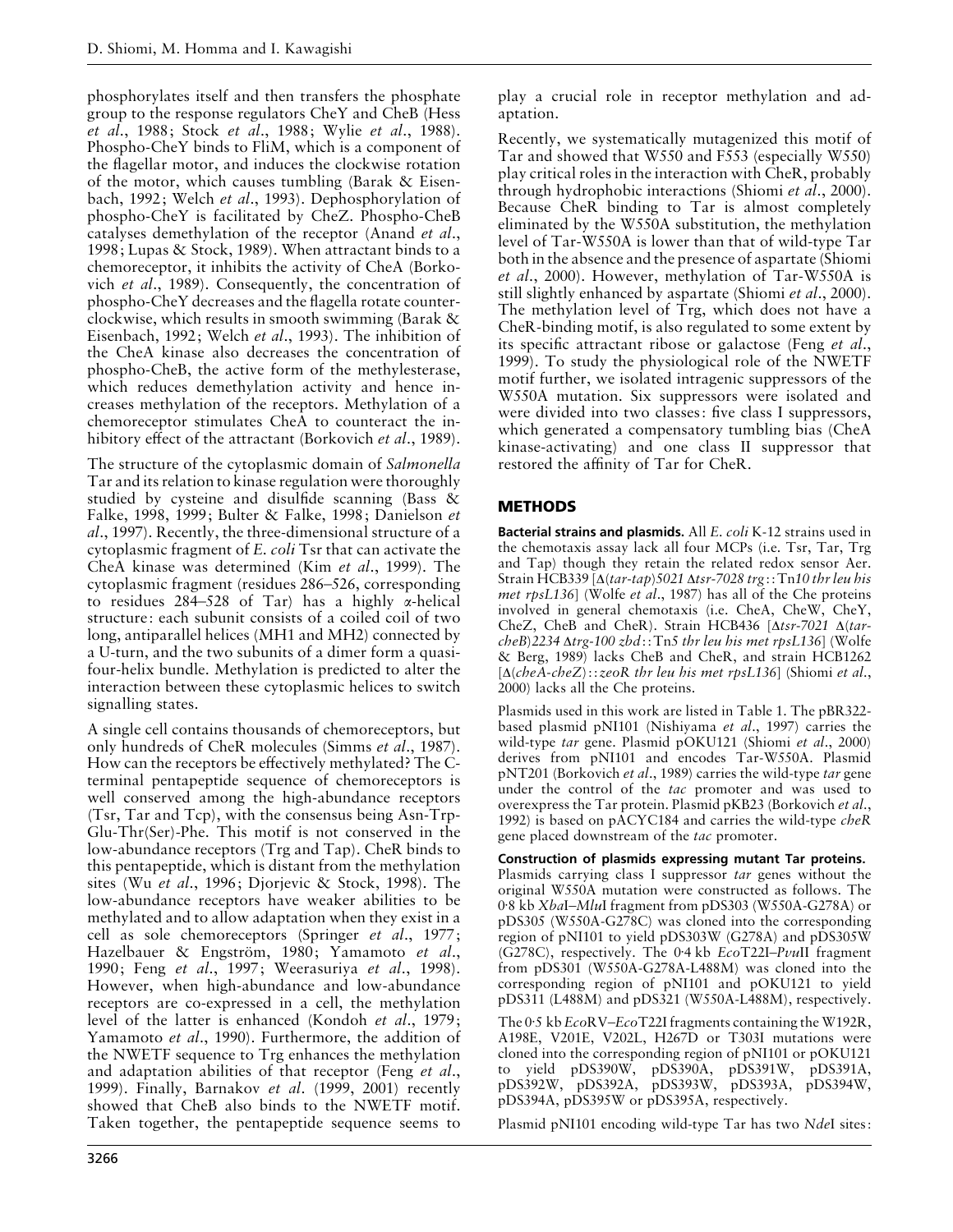| Plasmid | Encoded Tar protein                     | Parent plasmid | Source                  |  |
|---------|-----------------------------------------|----------------|-------------------------|--|
| pDS101  | Wild-type                               | pNT201         | This study              |  |
| pDS103  | <b>W550A</b>                            | pDS101         | This study              |  |
| pDS301  | G278A-L488M-W550A (original suppressor) | pOKU121        | This study              |  |
| pDS302  | T334A-W550A (original suppressor)       | pOKU121        | This study              |  |
| pDS303  | G278A-W550A (original suppressor)       | pOKU121        | This study              |  |
| pDS303W | G278A                                   | pNI101         | This study              |  |
| pDS304  | W550A-Op554W (original suppressor)      | pOKU121        | This study              |  |
| pDS3042 | W550A-Op554A                            | pOKU121        | This study              |  |
| pDS3043 | F553A-Op554W                            | pOKU151        | This study              |  |
| pDS305  | G278C-W550A (original suppressor)       | pOKU121        | This study              |  |
| pDS305W | G278C                                   | pNI101         | This study              |  |
| pDS306  | A398T-W550A (original suppressor)       | pOKU121        | This study              |  |
| pDS311  | L488M                                   | pNI101         | This study              |  |
| pDS321  | L488M-W550A                             | pOKU121        | This study              |  |
| pDS374  | W550A-Op554W                            | pDS101         | This study              |  |
| pDS390W | W192R                                   | pNI101         | This study              |  |
| pDS390A | W192R-W550A                             | pOKU121        | This study              |  |
| pDS391W | A198E                                   | pNI101         | This study              |  |
| pDS391A | A198E-W550A                             | pOKU121        | This study              |  |
| pDS392W | V201E                                   | pNI101         | This study              |  |
| pDS392A | V201E-W550A                             | pOKU121        | This study              |  |
| pDS393W | V202L                                   | pNI101         | This study              |  |
| pDS393A | V202L-W550A                             | pOKU121        | This study              |  |
| pDS394W | H <sub>267</sub> D                      | pNI101         | This study              |  |
| pDS394A | H267D-W550A                             | pOKU121        | This study              |  |
| pDS395W | T303I                                   | pNI101         | This study              |  |
| pDS395A | T303I-W550A                             | pOKU121        | This study              |  |
| pDS396W | G278I                                   | pNI101N        | This study              |  |
| pDS396A | G278I-W550A                             | pOKU121        | This study              |  |
| pDS397W | G278R                                   | pN1101N        | This study              |  |
| pDS397A | G278R-W550A                             | pOKU121        | This study              |  |
| pDS398W | G278S                                   | pNI101N        | This study              |  |
| pDS398A | G278S-W550A                             | pOKU121        | This study              |  |
| pDS399W | G278T                                   | pNI101N        | This study              |  |
| pDS399A | G278T-W550A                             | pOKU121        | This study              |  |
| pNI101  | Wild-type                               | pAK101         | Nishiyama et al. (1997) |  |
| pNI101N | Wild-type                               | pNI101         | This study              |  |
| pNT201  | Wild-type                               | pBR322         | Borkovich et al. (1989) |  |
| pOKU121 | <b>W550A</b>                            | pNI101         | Shiomi et al. (2000)    |  |
| pOKU151 | <b>F553A</b>                            | pNI101         | Shiomi et al. (2000)    |  |
|         |                                         |                |                         |  |

|  |  | Table 1. Tar-encoding plasmids used in this study |  |  |  |  |  |
|--|--|---------------------------------------------------|--|--|--|--|--|
|--|--|---------------------------------------------------|--|--|--|--|--|

one is in the *tar* gene and the other is in the sequence derived from pBR322. The latter site was eliminated by blunt-ending and ligation to yield pNI101N. Site-directed mutagenesis of residue G278 was carried out by a two-step PCR method (Landt *et al*., 1990). The resulting 0±3 kb *Nde*I–*Eco*T22I fragments containing the G278I, G278R, G278S or G278T substitution were cloned between *Nde*I and *Eco*T22I sites of pNI101N to yield pDS396W, pDS397W, pDS398W or pDS399W, respectively. The 0±5 kb *Eco*RV–*Eco*T22I fragments from pDS396W, pDS397W, pDS398W or pDS399W were cloned into the corresponding region of pOKU121 to yield pDS396A, pDS397A, pDS398A or pDS399A, respectively.

Plasmids overproducing Tar-W550A or W550A-Op554W

were constructed as follows. The parental plasmid pNT201, which has two *Ava*I sites, was partially digested with *Ava*I, blunt-ended and ligated to yield pDS101. The 1±4 kb *Xba*I– *Ava*I fragments from pOKU121 (W550A) or pDS304 (W550A-Op554W) were cloned into the corresponding region of pDS101 to yield pDS103 (W550A) and pDS374 (W550A-Op554W), respectively.

**Swarm assay for chemotaxis.** Swarm assays were performed with tryptone semisolid agar (1% tryptone,  $0.5\%$  NaCl,  $0.3\%$ agar) or minimal semisolid agar [10 mM potassium phosphate buffer (pH 7·0), 1 mM ( $NH_4$ )<sub>2</sub>SO<sub>4</sub>, 1 mM MgSO<sub>4</sub>, 1 mM<br>glycerol, 1 µg thiamine ml<sup>-1</sup>, 0·1 mM threonine, 0·1 mM leucine, 0±1 mM histidine, 0±1 mM methionine, 0±3% agar] supplemented with various concentrations of aspartate. When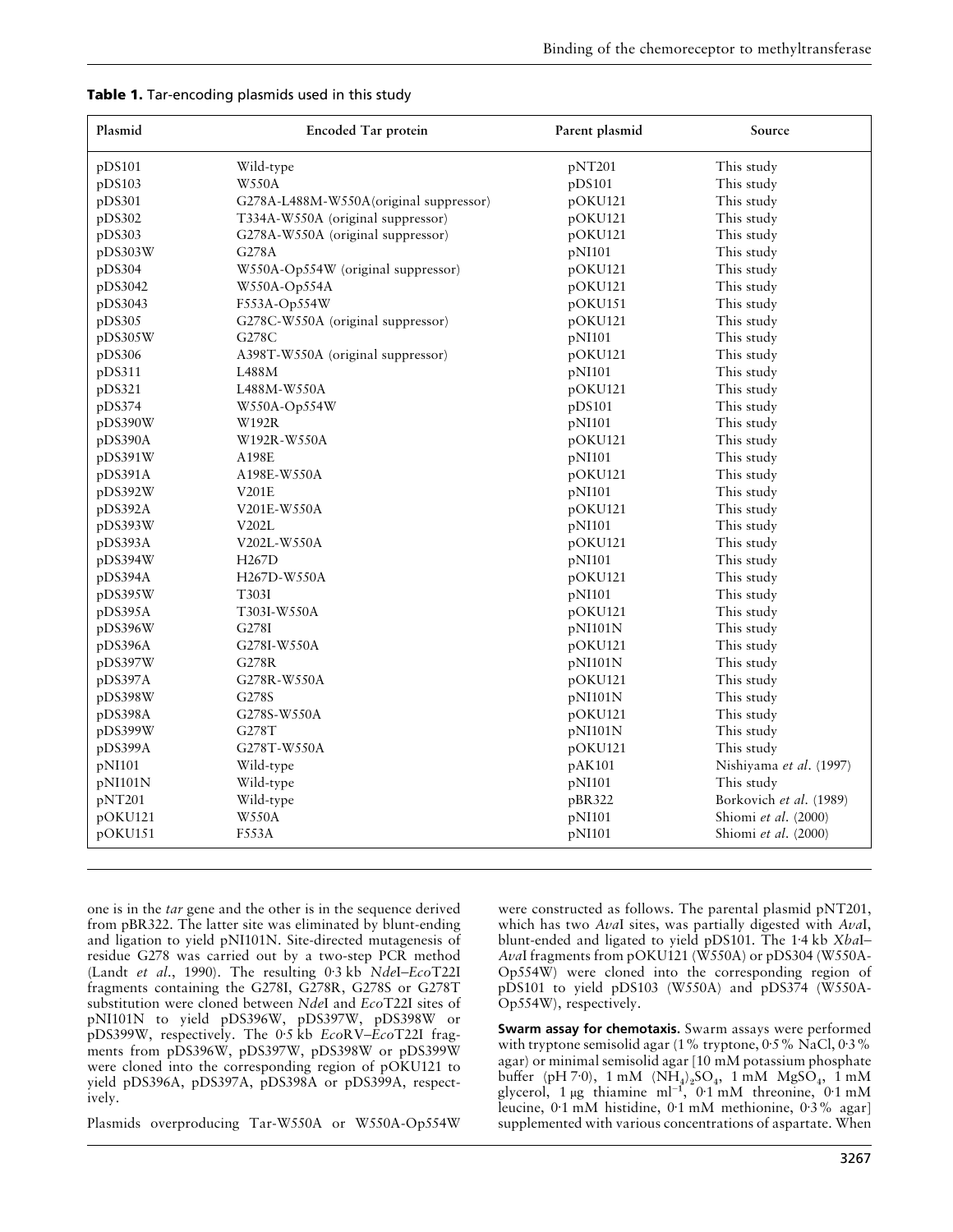necessary, 50 <sup>µ</sup>g ampicillin ml−" and}or 25 <sup>µ</sup>g chloramphenicol ml<sup>-1</sup> was added. Cell suspensions (2 µl each, about  $4 \times 10^6$ ) cells) were spotted onto swarm plates, which were then incubated at 30 °C for 10–20 h.

**Temporal assay of chemotactic response.** Temporal stimulation assays for chemotaxis were carried out as described previously (Okumura *et al*., 1998). Cells were grown at 30 °C in TG medium  $[1\%$  tryptone, 0.5% NaCl, 0.5% (w/v) glycerol] supplemented, when necessary, with 50 µg ampicillin ml<sup>-1</sup> and/or 25 µg chloramphenicol ml<sup>-1</sup>. Cells were harvested in late-exponential phase, washed with MLM medium [10 mM potassium phosphate buffer (pH 7<sup>-0</sup>), 0.1 mM EDTA, 10 mM DL-lactate, 0.1 mM methionine], resuspended in MLM medium and incubated at room temperature for 30 min. For dose–response assays, the swimming patterns of the cells were observed with a dark-field microscope immediately after the addition of chemoeffector. For adaptation assays, a chemoeffector was added to the cell suspension, and small aliquots were taken at intervals for microscopic observation. The smooth-swimming fraction of the cells was measured using an Argus-10 image processor (Hamamatsu Photonics).

**Analysis of receptor methylation by immunoblotting.** Taking advantage of the fact that methylation of a receptor increases its mobility in SDS-PAGE (Boyd & Simon, 1980; Chelsky & Dahlquist, 1980; DeFranco & Koshland, 1980; Engström and Hazelbauer, 1980), receptor methylation was examined with immunoblotting. HCB339 (∆MCPs) cells expressing the revertant Tar proteins were grown at 30 °C for 12 h in TG medium  $[1\%$  tryptone, 0.5% NaCl, 0.5% (w/v) glycerol supplemented with ampicillin. The culture was diluted 1:40 into fresh TG medium supplemented with ampicillin. Cells were grown with vigorous shaking, harvested in the lateexponential phase and resuspended in 100 µl distilled water. The samples were analysed by SDS-PAGE followed by immunoblotting with anti-Tsr (Iwama *et al*., 1997), which cross-reacts with Tar.

**Analysis of receptor methylation by radiolabelling.** Methylation of Tar was assayed by radiolabelling, as described previously (Nishiyama *et al*., 1997). Cells in medium consisting of 10 mM potassium phosphate buffer (pH 7·0), 0·1 mM EDTA, 10 mM DL-lactate, 3 µM methionine and 0.2 mg ml<sup>-1</sup> chloramphenicol were incubated at 30 °C with vigorous shaking. After 30 min, 3±<sup>3</sup> <sup>µ</sup>M [*methyl*-\$H] methionine [8±5 Ci mmol−" (314±5 GBq mmol−"); Amersham] was added to the cells and this suspension was shaken for another 30 min. The cell suspension was divided into two aliquots, which were shaken for 15 min in the presence and absence of 10 mM aspartate, respectively. The reaction was terminated by adding trichloroacetic acid, and methyl-labelled proteins were analysed by SDS-PAGE followed by fluorography.

## **RESULTS**

#### **Isolation of intragenic suppressors of the W550A mutation**

When a plasmid encoding Tar-W550A is introduced into HCB339 (∆MCP) cells, which lack all of the methylaccepting chemoreceptors except Aer, the resulting transformant cells respond to aspartate but do not adapt and hence cannot swarm in tryptone semisolid agar (Shiomi *et al*., 2000). Starting with this strain, we isolated 60 independent spontaneous pseudorevertants that



**Fig. 1.** Intragenic suppressors of the W550A mutation of *tar*. Among 60 independent swarm-positive revertants from HCB339 (∆MCP) cells carrying plasmid pOKU121 (encoding Tar-W550A), six proved to have mutations in the *tar* gene. They retained the original mutation and had the following second-site suppressor mutations: G278A, G278A-L488M, G278C, T334A, A398T and Op554W. The mutation sites are indicated with stars in the *tar* coding region with the original (with residue numbers) and the mutant amino acid residues (the corresponding nucleotide sequences are shown in parentheses). The double mutations (G278A-L488M) are marked with open boxes. Op554 indicates the termination codon (TGA), the mutation of which results in the addition of the 11 residues (WRVFTNAVIAA) to the C terminus of Tar-W550A. Open circles indicate methylation sites. TM1 and TM2, the first and the second transmembrane helices; MH1 and MH2, the first and the second methylation helices.

spread in tryptone semisolid agar. Plasmid DNA prepared from these revertants was reintroduced into the host strain, and plasmids from six independent pseudorevertants gave swarm-positive transformants. The nucleotide sequences of the *tar* genes from the six revertants were determined. All of them retained the original W550A mutation and had second-site suppressors (Fig. 1): four of them were single missense mutations (G278A, G278C, T334A and A398T), one had two mutations causing two amino acid changes (G278A-L448M), and one had a mutation in the termination codon (Op554W: TGA to TGG) that resulted in the addition of 11 residues at the C terminus of Tar.

#### **Swarming abilities of cells expressing the revertant Tar receptors**

HCB339 cells expressing these revertant Tar receptors were tested for their swarming abilities in semisolid agar plates (Fig. 2). In tryptone semisolid agar, cells expressing the Op554W receptor formed a slightly larger swarm than cells expressing wild-type Tar. The cells expressing the other revertant Tar proteins formed smaller swarms than cells expressing wild-type Tar [Fig. 2A, B(a)]. Thus, the suppressors can be divided into two classes: five class I suppressors (G278A-L488M, T334A, G278A, G278C and A398T), which restore swarming only partially, and one class II suppressor (Op554W), which restores full swarming ability. Essentially similar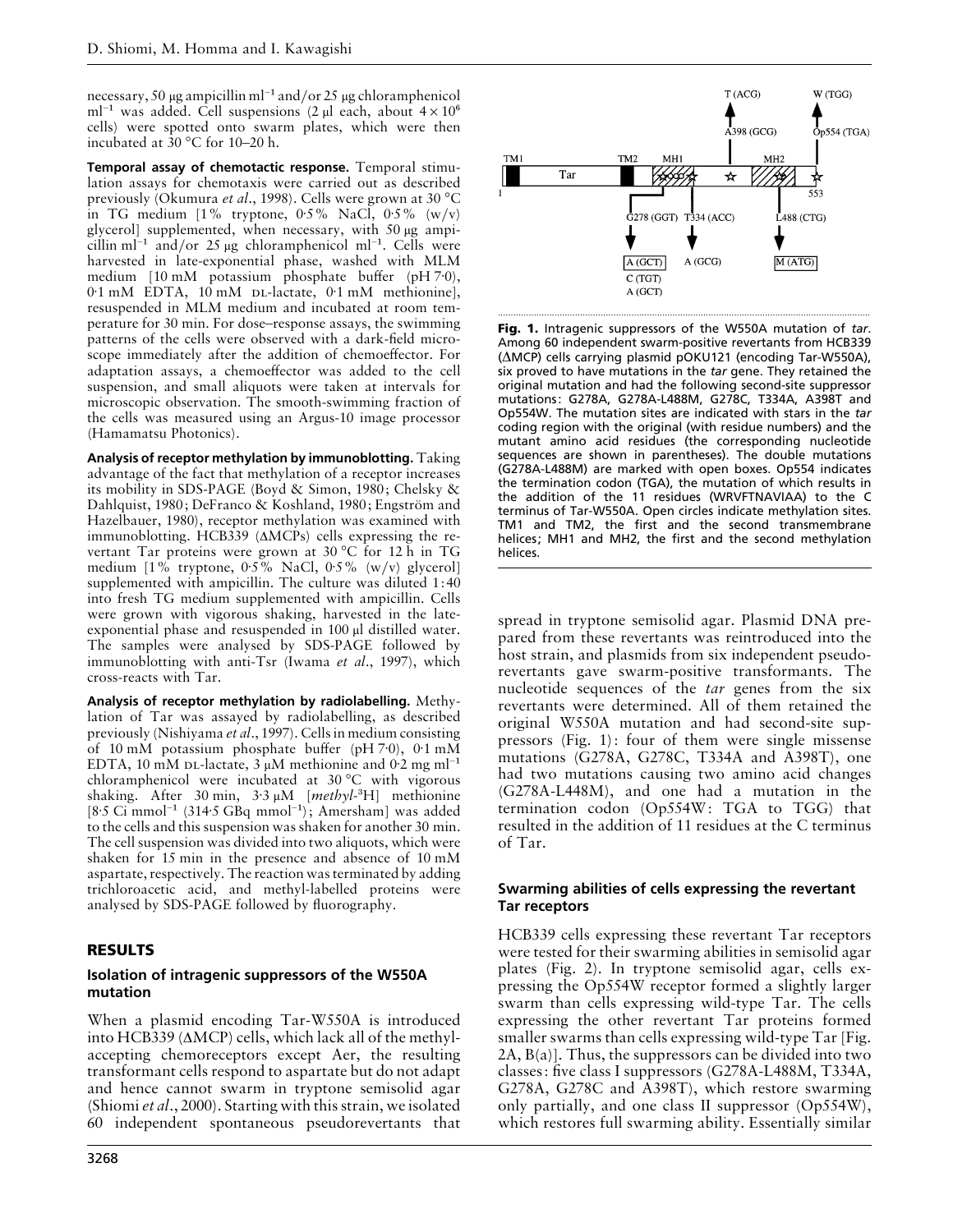



results were obtained when minimal semisolid agar containing  $10^{-4}$  M aspartate was used [Fig. 2B(b)]. In contrast, in minimal semisolid agar containing  $10^{-5}$  M aspartate, cells expressing Tar-W550A formed a larger swarm than cells expressing any class I revertant Tar, though the swarm was much smaller than that of cells expressing wild-type Tar [Fig.  $2B(c)$ ]. It is possible that the gradient formed in agar containing  $10^{-5}$  M aspartate are not steep enough to generate smooth swimming with the class I revertants that cause tumbling bias (see below). On the other hand, the gradient formed with  $10^{-4}$  M aspartate may be steep enough to stimulate the class I revertants but may not allow cells expressing Tar-W550A to adapt.

#### **Adaptation abilities of cells expressing the revertant Tar receptors**

Swarming is influenced not only by the ability of cells to respond to and to adapt to attractants but also by cell growth and signal (smooth-swimming versus tumbling) bias. We therefore examined swimming bias and chemotactic responses of HCB339 cells expressing each revertant Tar in the temporal stimulation assay. The basal swimming bias of cells expressing Tar-W550A was similar to that of cells expressing wild-type Tar (Fig. 3A). However, they did not adapt to aspartate (Fig. 3A) even after 13 min (data not shown). We determined minimal aspartate concentrations that elicit 100% attractant responses mediated by the revertant proteins (data not shown). These concentrations were used in the following adaptation assays. Cells expressing any class I revertant Tar were tumbly (Fig. 3B). However, they became smooth-swimming immediately after addition of  $10^{-5}$  or  $10^{-4}$  M aspartate (i.e. attractant responses) and they gradually adapted to return their original tumbly behaviours (Fig. 3B). In contrast, cells expressing the class II revertant Tar (W550A-Op554W) behaved similarly to cells expressing wild-type Tar both in terms of their basal swimming bias and adaptation (Fig. 3B). These results suggest that the class I suppressors bias the signal output toward tumbling (i.e. CheA-activating mutations) whereas the class II suppressor restore the affinity of Tar for CheR.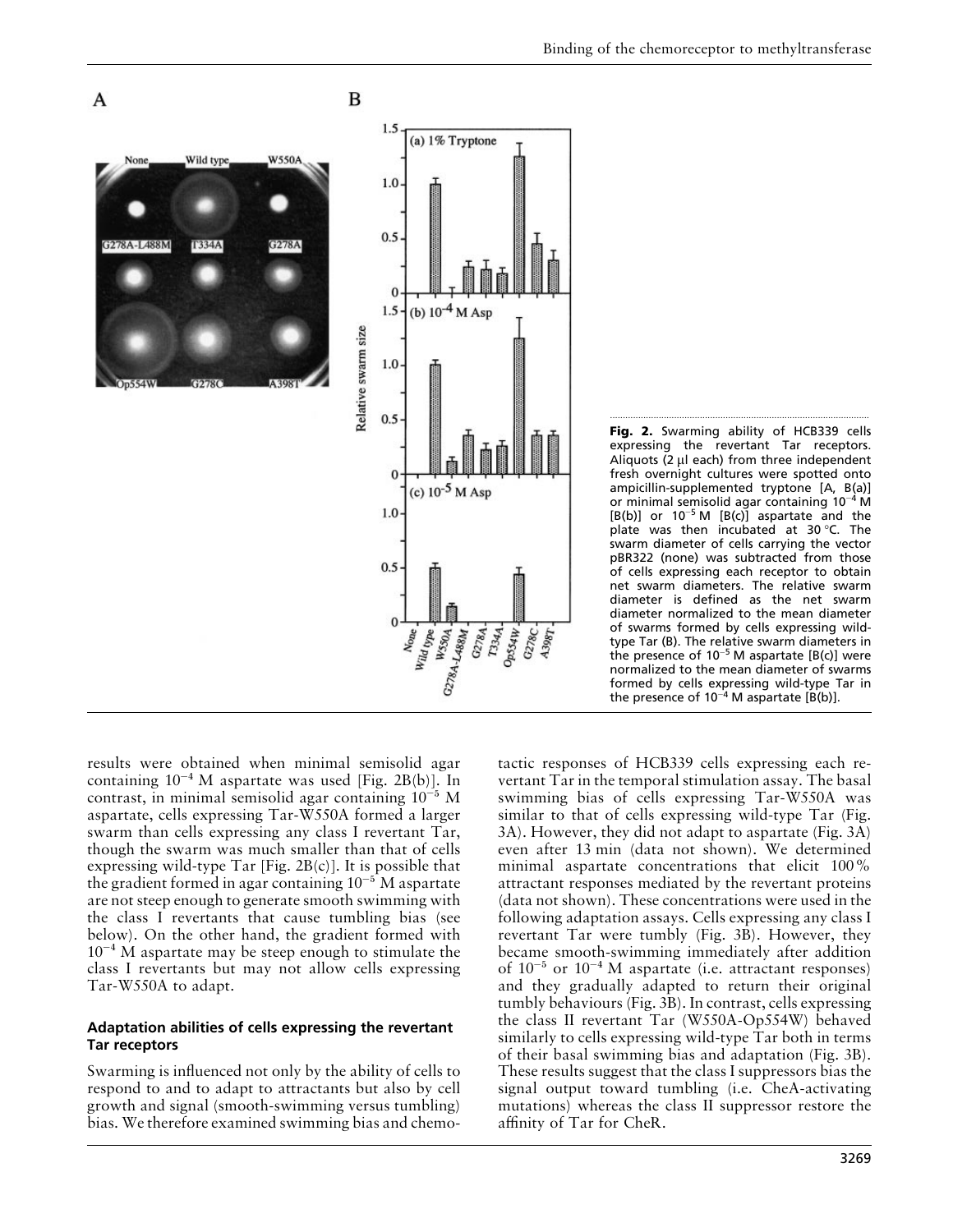

**Fig. 3.** Adaptation ability of HCB339 cells expressing Tar-W550A or its revertant derivatives. (A) Time-courses of aspartate responses of HCB339 cells expressing the wild-type or W550A receptor. At the time indicated by an arrow, 10−<sup>5</sup> M aspartate was added. (B) Time-courses of aspartate responses of HCB339 cells expressing each revertant receptor. Aspartate was added at 10−<sup>5</sup> M (G278A-L488M, G278A and Op554W) or 10−<sup>4</sup> M (T334A, G278C and A398T).

#### **Methylation patterns of the revertant Tar receptors**

Methylation of chemoreceptors is the key process of adaptation. HCB339 (∆MCP) cells expressing any of the revertant Tar proteins adapted to aspartate (Fig. 3B), whereas HCB436 cells, which lacks CheB and CheR as well as all four chemoreceptors (∆MCP ∆CheB ∆CheR), did not adapt to aspartate when they expressed any of the revertant receptor proteins (data not shown), implying that methylation of all the revertant Tar proteins

is modulated in response to aspartate. We therefore examined the methylation patterns of the revertant Tar proteins (Fig. 4). Although the expression level of the class II revertant Tar receptor was lower than that of wild-type Tar (Fig. 4A), the unstimulated  $(-)$  and aspartate-stimulated  $(+)$  methylation levels of Tar-W550A-Op554W were similar to those of wild-type Tar (Fig. 4), supporting the notion that the class II revertant restores the affinity for CheR. In contrast, the methylation levels of the class I revertant Tar receptors were even lower than that of the original mutant Tar-W550A under both the unstimulated  $(-)$  and the aspartatestimulated  $(+)$  conditions (Fig. 4B). This result suggests that the class I revertants do not restore affinity for CheR. However, these revertants still showed slightly but significantly enhanced methylation in the presence of aspartate, a property consistent with their ability to adapt.

#### **Analysis of the class I suppressors**

To characterize the class I suppressor mutations further, we constructed Tar receptors carrying G278A or G278C without the original W550A substitution. HCB339 cells expressing Tar-G278A or G278C were then tested for chemotactic ability (Fig. 5A). These cells formed larger swarms than cells expressing the W550A receptor. Cells expressing Tar-G278A swarmed slightly faster than cells expressing Tar-G278C and as fast as cells expressing wild-type Tar. These cells responded and adapted to aspartate as well as cells expressing the corresponding receptor with W550A (data not shown). Immunoblotting with anti-receptor serum showed that the methylation patterns of the G278A and G278C receptors were similar to those of the corresponding receptors with W550A (data not shown). These results suggest that G278A and G278C are tumbling-bias mutations as Trammell & Falke (1999) showed for *Salmonella* Tar. It is likely that T334A and A398T also cause a tumbling bias (see below).

Next, to examine the nature of the L488M mutation, we constructed plasmids encoding Tar carrying the L488M mutation with or without the W550A mutation. HCB339 cells expressing Tar-L488M swarmed as fast as cells expressing wild-type Tar, whereas cells expressing the corresponding receptor with W550A failed to swarm (Fig. 5A). This result indicates that the L488M mutation does not suppress the W550A mutation and was just a silent second change in the G278A-L488M receptor.

#### **Effects of kinase-activating mutations on the W550A receptor**

The results described above raised the possibility that other tumbling-bias (kinase-activating) mutations may also serve as class I suppressors of the W550A substitution. We therefore introduced several known tumbling-bias mutations into the W550A receptor. First, we focused on residue G278 in the first methylation helix because this residue is a critical site of kinase regulation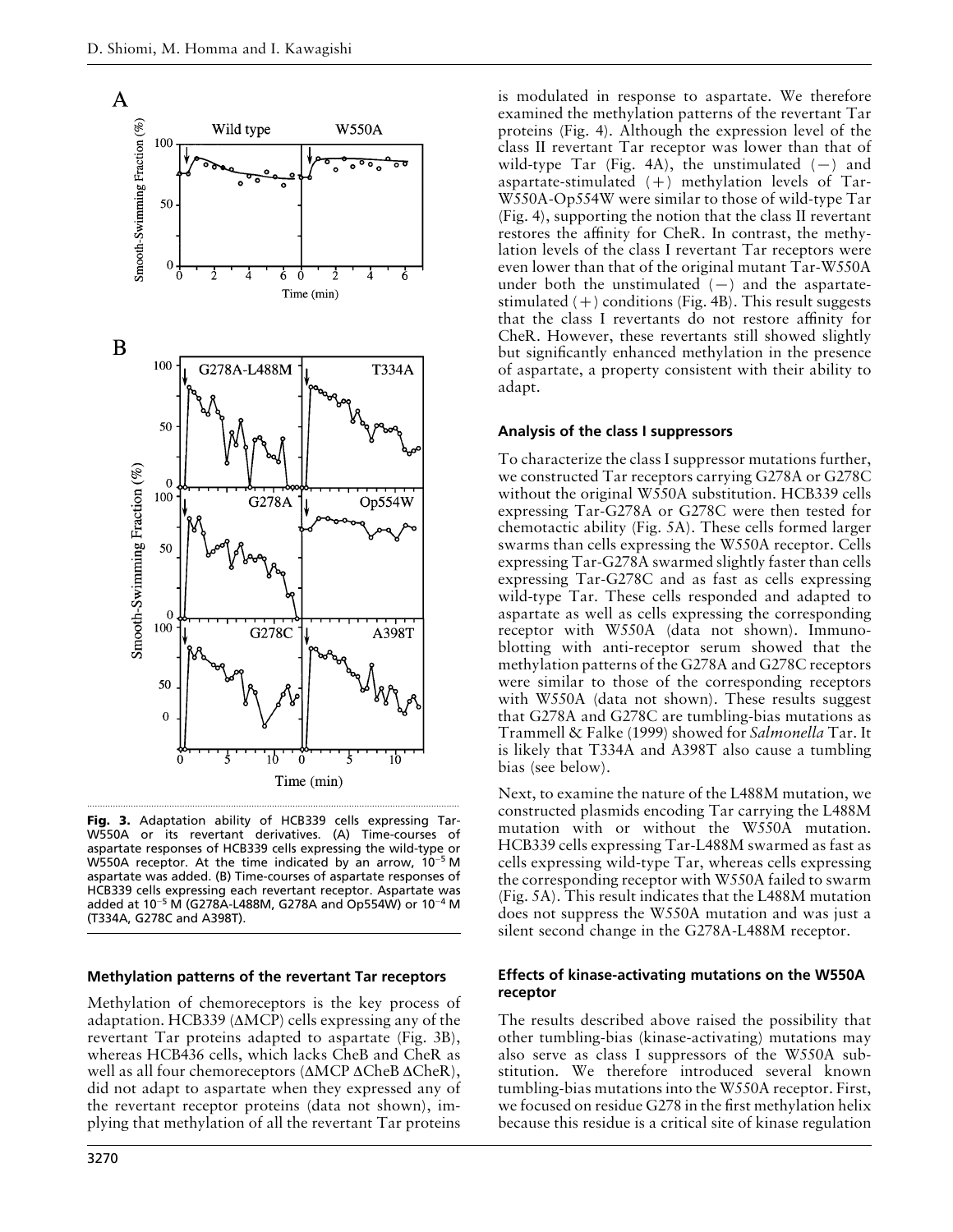

**Fig. 4.** Methylation levels of the revertant Tar receptors. Methylation of the wild-type, W550A, and revertant receptors was assayed by immunoblotting with anti-Tsr (A) and radiolabelling (B), as described in Methods, in the absence  $(-)$  or presence  $(+)$  of 10 mM aspartate. For each sample, the intensity of the receptor band on fluorographs was divided by that of methylatable EF-Tu protein, which serves as an internal control. The resulting value was normalized to that of wild-type Tar in the absence of aspartate to obtain the relative level of methylation.

.....................................................................................................

(Trammell & Falke, 1999). The residue was replaced by Ser, Thr, Arg or Ile. Cells expressing Tar-G278T-W550A or Tar-G278R-W550A formed a similar swarm to cells expressing the class I revertant Tar receptors, whereas cells expressing Tar-G278S-W550A formed a smaller swarm (Fig. 5B). Cells expressing Tar-G278I-W550A failed to swarm (Fig. 5B), which is consistent with the fact that the Tar-G278I mutant protein cannot regulate kinase activity in response to aspartate (i.e. it constitutively activates CheA kinase) (Trammell & Falke, 1999).

Next, we examined the mutations that were initially isolated as suppressors of the A19K substitution that abolishes the signalling ability of Tar without impairing the aspartate-binding ability (Oosawa & Simon, 1986). All of them are single-residue substitutions in the second transmembrane helix (TM2; W192R, A198E, V201E and V202L) or in the first methylation helix (MH1; H267D and T303I) that cause a wide range of tumbling biases (Tatsuno *et al*., 1996; Umemura *et al*., 1998). In the absence of chemoeffector, cells expressing Tar-A198E-W550A or Tar-T303I-W550A tumbled incessantly, whereas cells expressing the other mutant receptors showed various degrees of signal bias (Fig. 5C). In swarm assay, cells expressing Tar-A198E-W550A or Tar-T303I-W550A formed a similar swarm to cells expressing the class I revertant receptor, whereas cells expressing any of the other constructs failed to swarm (Fig. 5D). Thus, the A198E (in TM2) and T303I (in MH1) substitutions, but not the other substitutions which caused weaker tumbling biases, can serve as suppressors of the W550A substitutions. Taken together, a strong (but not constitutive) tumbling bias seems to be required (and probably sufficient) for suppression of the W550A substitution.

## **Analysis of the class II suppressor**

The results described above suggest that the class II suppressor restores the affinity of Tar-W550A for CheR.

We tried to detect binding of CheR to inverted membrane vesicles containing Tar-W550A-Op554W. However, the level of binding was much lower than that to membranes containing wild-type Tar (data not shown). The class II revertant Tar receptor has 11 additional residues (WRVFTNAVIAA) due to the mutation of the termination codon (Op554W). This carboxy-terminal extension contains an xWxxF motif that is especially important for the interaction with CheR (Djordjevic & Stock, 1998; Shiomi *et al*., 2000) and therefore might serve as a (weak) binding site for CheR. To examine this possibility, we first examined the effect of the Op554W mutation on the Tar receptor with the F553A mutation, which is less severe than W550A (Shiomi *et al*., 2000), probably because the phenylalanine residue is less critically involved in the interaction with CheR than the tryptophan residue (Djordjevic & Stock, 1998). Cells expressing Tar-F553A-Op554W swarmed as fast as cells expressing Tar-W550A-Op554W (Fig. 6), indicating that the Op554W mutation can also suppress the defect caused by the F553A mutation. We next examined the effect of Op554A substitution (i.e. the loss of the xWxxF motif in the 11 additional sequences) on the W550A receptor. Cells expressing Tar-W550A-Op554A failed to swarm, suggesting that the tryptophan residue at position 554 is critical for suppression. These results are consistent with the interpretation that the class II suppressor partially restores binding of CheR to the receptor by creating an xWxxF motif in the carboxyterminal additional sequence.

## **DISCUSSION**

In this study, we isolated six independent intragenic suppressors from the mutant *tar* gene encoding the W550A residue substitution. These suppressors could be divided into two classes. When expressed as the sole chemoreceptors in a cell, the five class I revertant receptors supported chemotaxis less effectively than wild-type Tar. Their methylation levels were even lower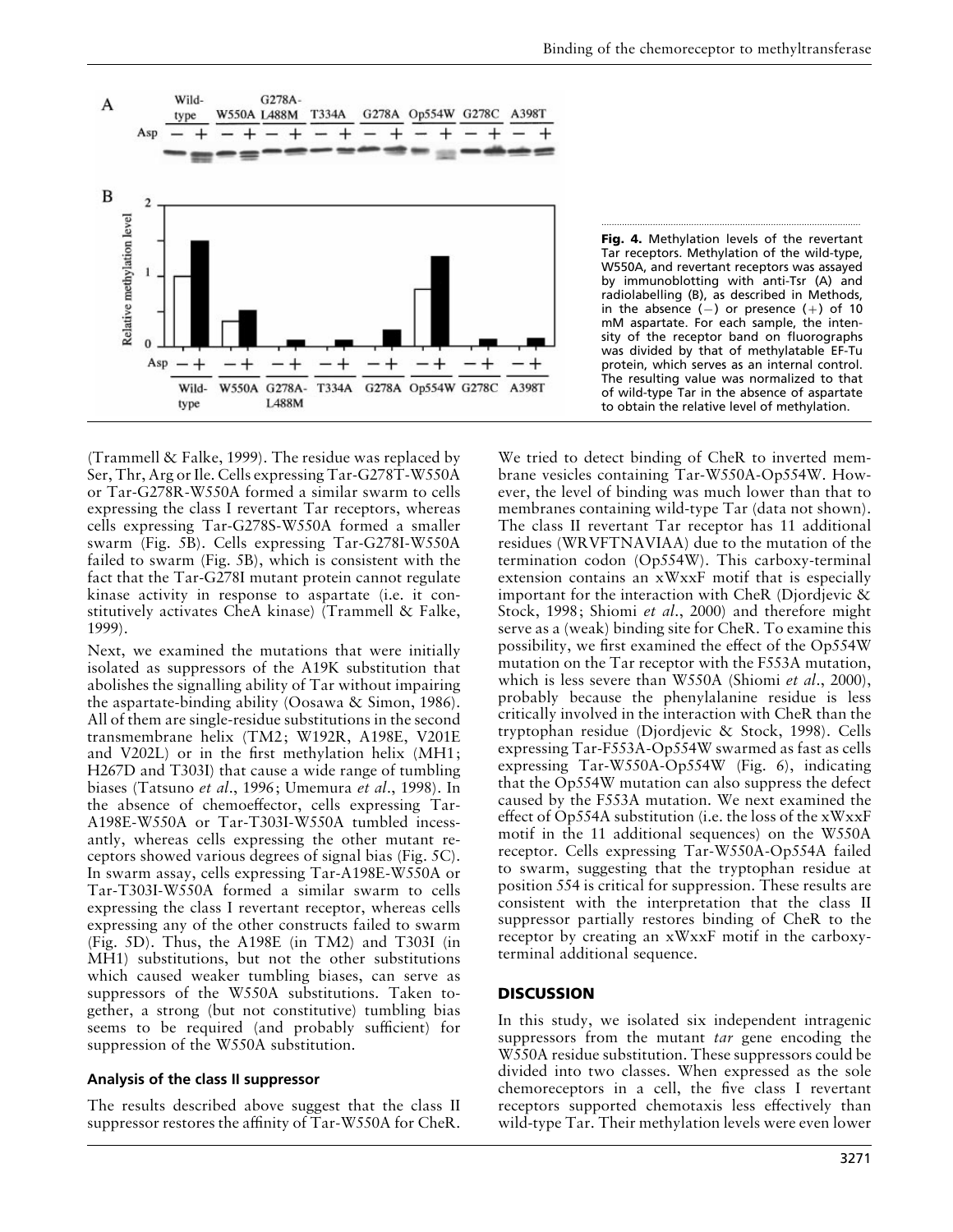

Fig. 5. Characterization of class suppressors. (A) Swarming ability of HCB339<br>cells expressing the wild-type. W550Acells expressing the wild-type, W550A-<br>G278A-L488M, W550A-G278A, W550A-W550A-G278A, G278C, G278A, G278C, L488M or no receptor (None). (B) Swarming ability of HCB339 cells expressing the W550A receptor carrying an additional tumbling-bias mutation (G278A, G278C, G278I, G278R, G278S, or G278T) as well as those expressing the wild-type, or no receptor (None). (C) Swimming bias of HCB339 cells expressing the W550A receptor with or without (–) an additional A19Ksuppressor mutation (A198E, V201E, V202L, H267D, or T303I) as well as those expressing the wild-type receptor. (D) Swarming ability of HCB339 cells expressing the W550A receptor with or without an additional A19K-suppressor mutation (A198E, V201E, V202L, H267D, or T303I) as well as those expressing the wild-type, or no receptor (None). Swarming was tested in tryptone semisolid agar containing ampicillin. The relative swarm size is defined as in the legend to Fig. 2.

than that of Tar-W550A, but methylation levels increased significantly upon the addition of aspartate. The class II revertant receptor, in which the original termination codon was altered to a UGG (Trp) codon led to the addition of 11 additional residues, supported chemotaxis, and was methylated almost as effectively as wild-type Tar.

Of the class I suppressors, G278A and G278C had already been characterized by Trammell & Falke (1999): the receptors with these mutations superactivate CheA autophosphorylation in the absence of aspartate, but in the presence of aspartate the mutant receptors fully and partially inhibit the kinase, respectively. The receptors with the other class I suppressors (T334A and A398T) also exhibited tumbling-biased signalling and their methylation levels were lower than that of Tar-W550A, suggesting that these mutations also render the signal bias toward the activation of CheA. We also showed that some other tumbling-bias mutations, which allow regulation of the activity of CheA kinase in response to

aspartate, are also able to suppress the W550A suppression regardless of the place of the second site mutation. However, among the tumbling-bias mutations tested, those which cause weaker tumbling biases or which cause constitutive activation of CheA failed to suppress the W550A mutation. Therefore, we conclude that the class I suppressors compensate for an excessively smooth-swimming (i.e. CheA-inactivating) bias caused by decreased methylation of Tar-W550A.

Wild-type Tar inhibits CheA activity in the presence of aspartate, but increased methylation of Tar during adaptation to aspartate restores the CheA- stimulating activity. Methylation of Tar-W550A can also be stimulated to a certain extent by aspartate, but this enhancement of methylation may be too slight to reactivate CheA in the presence of aspartate. The class I revertant Tar receptors can inhibit the CheA activity in response to aspartate, but they still can stimulate CheA when their methylation is enhanced by aspartate (i.e. when the cell adapts to aspartate) although their absolute levels of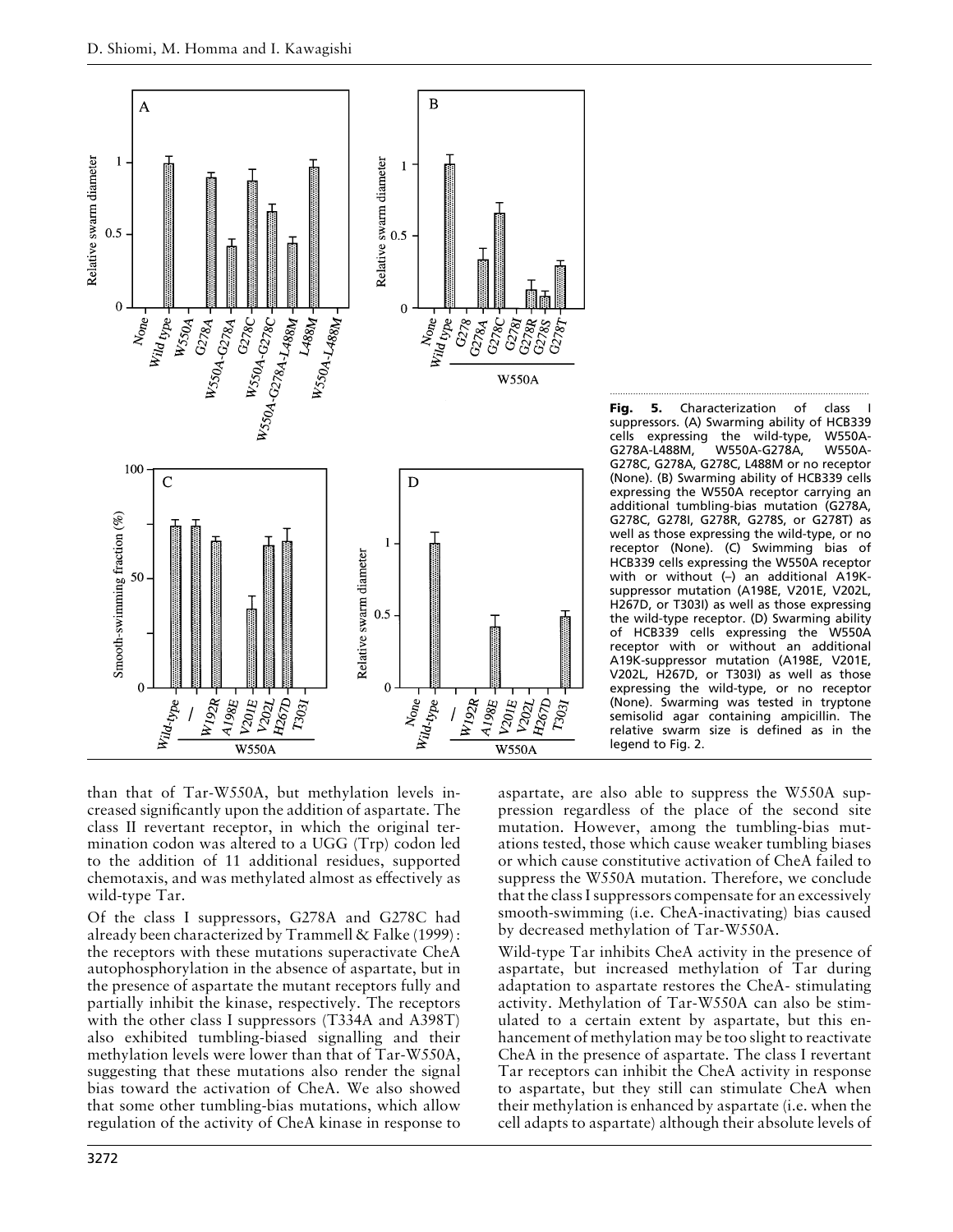

**Fig. 6.** Swarming ability of HCB339 cells expressing the W550A or F553 receptor with or without  $(-)$  an additional mutation Op554W or Op554A as well as those expressing the wild-type, or no receptor (None). Swarming was tested in tryptone semisolid agar containing ampicillin. The relative swarm size is defined as in the legend to Fig. 2.

methylation are lower than that of wild-type Tar, presumably because of 'constitutive' activation of CheA, and hence the methylesterase CheB. This difference in CheA activation between the methylated and unmethylated ligand-occupied revertant receptors may be enough to support chemotaxis to some extent.

The mechanism by which the class I mutations suppress the defect introduced by the W550A substitution demonstrates the robustness of the chemotaxis system (Barkai & Leibler, 1997; Alon *et al*., 1999). Alon *et al*. (1999) showed that chemotaxis is largely independent of the basal swimming bias and the adaptation time. Although the revertants failed to support swarming in minimal semisolid agar containing 10<sup>-5</sup> M aspartate, the requirement for higher concentrations of aspartate is readily explained by the suppression mechanism described above. The tumbling-biased signals produced by the class I receptors may be too strong to be suppressed by  $10^{-5}$  M aspartate.

Presumably, the class II revertant receptor partially restores binding of CheR to the receptor. When expressed as a sole chemoreceptor in a cell, this receptor supports chemotaxis and a wild-type signal bias, and it is methylated almost as effectively as wild-type Tar. We examined binding of CheR to inverted membrane vesicles containing the class II receptor, but the level of binding was much lower than to membranes containing wild-type Tar (data not shown), suggesting that the affinity of the revertant protein for CheR is weaker than that of wild-type Tar. This revertant Tar receptor has 11

foreign residues (WRVFTNAVIAA) due to the mutation of the termination codon (Op554W). The results presented here suggest that the class II suppressor partially restores binding of CheR to the receptor by creating an xWxxF motif in the carboxy-terminal additional sequence. This means that the CheR-binding sequence may not have to be located at the extreme carboxy terminus of the chemoreceptor.

The current understanding of the regulation of methylation of chemoreceptors is as follows. Binding of an attractant to a chemoreceptor leads to inhibition of CheA (Borkovich *et al*., 1989), and hence decreases phosphorylation of CheB (Hess *et al*., 1988; Lupas & Stock, 1989) to decrease the rate of demethylation. The attractant-bound receptor becomes a better substrate for CheR and a poorer substrate for CheB, resulting in a net increase in methylation of the liganded receptor (Springer *et al*., 1977; Wang & Koshland, 1980). Since the methylation levels of the class I revertant Tar proteins were lower than the methylation level of Tar-W550A, we conclude that the affinity of Tar for CheR was not restored by the class I suppressors. However, the methylation levels of these receptors were slightly but significantly enhanced by aspartate, suggesting that binding of CheR to the NWETF sequence is not strictly required for the regulation of the methylation level of the chemoreceptor.

What is the role of the pentapeptide sequence then? It is likely that the pentapeptide motif is required for maintaining an appropriate level of receptor methylation by increasing the local concentration of CheR around the receptor cluster in the cell. This interpretation is consistent with the following facts: (i) CheR is much less abundant than the receptor molecules (Simms *et al*., 1987); (ii) the overproduction of CheR suppresses the defect of the mutations in the pentapeptide sequence (Okumura *et al*., 1998; Shiomi *et al*., 2000); (iii) the receptor molecules form a cluster with CheW and CheA at a cell pole (Maddock & Shapiro, 1993; Lybarger & Maddock, 2000); (iv) a receptor dimer with the CheRbinding sequence can help methylation of a neighbouring receptor dimer without the CheR-binding sequence (Le Moual & Koshland, 1997; Li *et al*., 1997); (v) GFP-CheR localized to cell poles in the presence, but not in the absence, of a chemoreceptor with the NWETF sequence (Shiomi *et al*., 2002).

Okumura *et al*. (1998) showed that cells expressing mutant Tcp (NWESLA) respond to, but do not adapt to the repellent glycerol. Barnakov *et al*. (1999, 2001) demonstrated that CheB also binds to the NWETF peptide. We also found that the W550A receptor serves as a poorer substrate of CheB (unpublished results). These findings suggest that the NWETF sequence serves also as a modulator of CheB activity. The intragenic suppressors of the W550A mutation isolated in this study are either CheA-activating mutations or a mutation that seemingly partially restores the affinity of Tar for CheR. Moreover, the same original mutation can be suppressed by the overproduction of CheR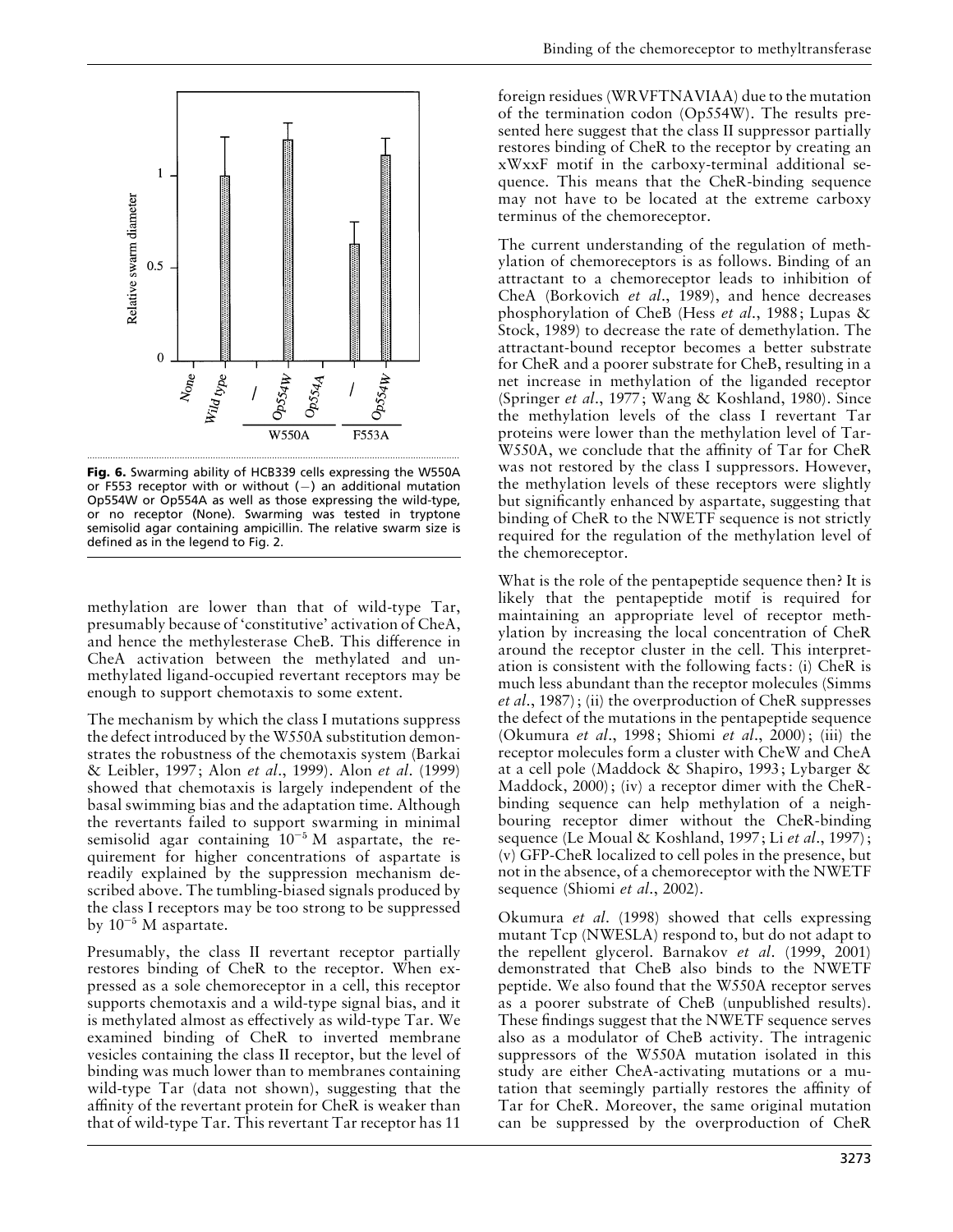(Shiomi *et al*., 2000). Therefore, at least under the conditions tested, binding of the receptor to CheR may be more important (or rate-limiting) to support chemotaxis than that to CheB. It is also possible that the W550A mutation has a more severe effect on binding of CheR than that of CheB. Further analyses will be required to address these issues.

### **ACKNOWLEDGEMENTS**

We thank Hisashi Okumura for examining conditions of revertant screening, Dr Tohru Umemura, Kenji Fukami and Tatsuya Furihata for helping with plasmid construction and nucleotide sequencing, and Dr Ken Sato for helpful discussion and technical advice. We thank Dr Michael D. Manson (Texas A & M University) for critically reading the manuscript. This work was supported in part by grants-in-aid for scientific research from the Society for the Promotion of Science (to D.S. and I.K) and from the Takeda Science Foundation (to I.K.).

## **REFERENCES**

**Alon, U., Surette, M. G., Barkai, N. & Leibler, S. (1999).** Robustness in bacterial chemotaxis. *Nature* **397**, 168–171.

**Anand, G. S., Goudreau, P. N. & Stock, A. M. (1998).** Activation of methyltransferase CheB: evidence of a dual role for the regulatory domain. *Biochemistry* **37**, 14038–14047.

**Barak, R. & Eisenbach, M. (1992).** Correlation between phosphorylation of the chemotaxis protein CheY and its activity at the flagellar motor. *Biochemistry* **31**, 1821–1826.

**Barkai, N. & Leibler, S. (1997).** Robustness in simple biochemical networks. *Nature* **387**, 913–917.

**Barnakov, A. N., Barnakova, L. A. & Hazelbauer, G. L. (1999).** Efficient adaptational demethylation of chemoreceptors requires the same enzyme-docking site as efficient methylation. *Proc Natl Acad Sci U S A* **96**, 10667–10672.

**Barnakov, A. N., Barnakova, L. A. & Hazelbauer, G. L. (2001).** Location of the receptor-interaction site on CheB, the methylesterase response regulator of bacterial chemotaxis. *J Biol Chem* **276**, 32984–32989.

**Bass, R. B. & Falke, J. J. (1998).** Detection of a conserved α-helix in the kinase-docking region of the aspartate receptor by cysteine and disulfide scanning. *J Biol Chem* **273**, 25006–25014.

**Bass, R. B. & Falke, J. J. (1999).** The aspartate receptor cytoplasmic domain: in situ chemical analysis of structure, mechanism and dynamics. *Structure* **7**, 829–840.

**Blair, D. F. (1995).** How bacteria sense and swim. *Annu Rev Microbiol* **49**, 489–522.

**Borkovich, K. A., Kaplan, N., Hess, J. F. & Simon, M. I. (1989).** Transmembrane signal transduction in bacterial chemotaxis involves ligand-dependent activation of phosphate group transfer. *Proc Natl Acad Sci U S A* **86**, 1208–1212.

**Borkovich, K. A., Alex, L. A. & Simon, M. I. (1992).** Attenuation of sensory receptor signaling by covalent modification. *Proc Natl Acad Sci U S A* **89**, 6756–6760.

**Boyd, A. & Simon, M. I. (1980).** Multiple electrophoretic forms of methyl-accepting chemotaxis proteins generated by stimuluselicited methylation in *Escherichia coli*. *J Bacteriol* **143**, 809–815.

**Bulter, S. L. & Falke, J. J. (1998).** Cysteine and disulfide scanning reveals two amphiphilic helices in the linker region of the aspartate chemoreceptor. *Biochemistry* **37**, 10746–10756.

**Chelsky, D. & Dahlquist, F. W. (1980).** Structural studies of methylaccepting chemotaxis proteins of *Escherichia coli*: evidence for multiple methylation sites. *Proc Natl Acad Sci U S A* **77**, 2434– 2438.

**Danielson, M. A., Bass, R. B. & Falke, J. J. (1997).** Cysteine and disulfide scanning reveals a regulatory α-helix in the cytoplasmic domain of the aspartate receptor. *J Biol Chem* **272**, 32878–32888.

**DeFranco, A. L. & Koshland, D. E., Jr (1980).** Multiple methylation in processing of sensory signals during bacterial chemotaxis. *Proc Natl Acad Sci U S A* **77**, 2429–2433.

**Djordjevic, S. & Stock, A. M. (1998).** Chemotaxis receptor recognition by protein methyltransferase CheR. *Nature Struct Biol* **5**, 446–450.

**Engstro\$m, P. & Hazelbauer, G. L. (1980).** Multiple methylation of methyl-accepting chemotaxis proteins during adaptation of *E*. *coli* to chemical stimuli. *Cell* **20**, 165–171.

**Falke, J. J., Bass, R. B., Butler, S. L., Chervitz, S. A. & Danielson, M. A. (1997).** The two component signaling pathway of bacterial chemotaxis: a molecular view of signal transduction by receptors, kinases, and adaptation enzymes. *Annu Rev Cell Dev Biol* **13**, 457–512.

**Feng, X., Baumgartner, J. W. & Hazelbauer, G. L. (1997).** Highand low-abundance chemoreceptors in *Escherichia coli*: differential activities associated with closely related cytoplasmic domains. *J Bacteriol* **179**, 6714–6720.

**Feng, X., Lilly, A. A. & Hazelbauer, G. L. (1999).** Enhanced function conferred on low abundance chemoreceptor Trg by a methyltransferase-docking site. *J Bacteriol* **181**, 3164–3171.

**Gegner, J. A., Graham, D. R., Roth, A. F. & Dahlquist, F. W. (1992).** Assembly of an MCP, CheW, and kinase CheA complex in the bacterial chemotaxis signal transduction pathway. *Cell* **70**, 975–982.

**Hazelbauer, G. L. & Engstro\$m, P. (1980).** Parallel pathways for transduction of chemotactic signals in *Escherichia coli*. *Nature* **283**, 98–100.

**Hess, J. F., Oosawa, K., Kaplan, N. & Simon, M. I. (1988).** Phosphorylation of three proteins in the signaling pathway of bacterial chemotaxis. *Cell* **53**, 79–87.

**Iwama, T., Homma, M. & Kawagishi, I. (1997).** Uncoupling of ligand-binding affinity of the bacterial serine chemoreceptor from methylation- and temperature-modulated signaling states. *J Biol Chem* **272**, 13810–13815.

**Kim, K. K., Yokota, H. & Kim, S.-H. (1999).** Four-helical-bundle structure of the cytoplasmic domain of a serine chemotaxis receptor. *Nature* **400**, 787–792.

**Kondoh, H., Ball, C. B. & Adler, J. (1979).** Identification of a methyl-accepting chemotaxis protein for the ribose and galactose chemoreceptors of *Escherichia coli*. *Proc Natl Acad Sci U S A* **76**, 260–264.

**Landt, O., Grunert, H. P. & Hahn, U. (1990).** A general method for rapid site-directed mutagenesis using the polymerase chain reaction. *Gene* **96**, 125–128.

**Le Moual, H. & Koshland, D. E., Jr (1997).** Methylation of the *Escherichia coli* chemotaxis receptors: intra- and interdimer mechanisms. *Biochemistry* **36**, 13441–13448.

**Li, J., Li, G. & Weis, R. M. (1997).** The serine receptor from *Escherichia coli* is methylated through an inter-dimer process. *Biochemistry* **36**, 11851–11857.

**Liu, Y., Levit, M., Lurz, R., Surette, M. G. & Stock, J. B. (1997).** Receptor-mediated protein kinase activation and the mechanism of transmembrane signaling in bacterial chemotaxis. *EMBO J* **16**, 7231–7240.